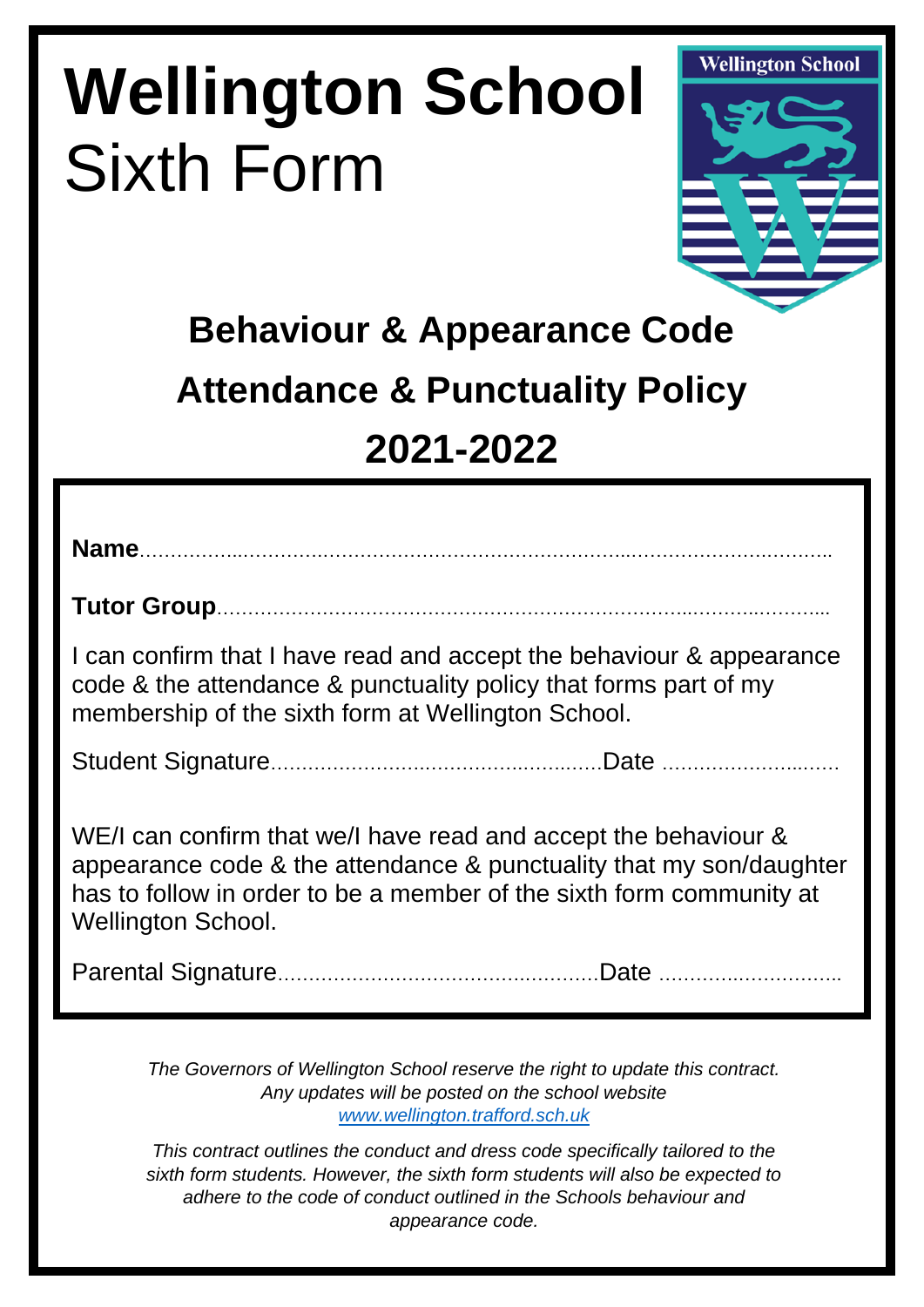# **Sixth Form Dress Code Policy Wellington Sixth Form**

#### **Objective and Rationale:**

This policy is designed to guide students on the required standards of dress and appearance in the Sixth form. It is crucial to note that student appearance in the Sixth form contributes to Wellington's culture and reputation both in the community and across the School. Sixth form students are considered as role models for all younger students at the School and therefore are expected to present themselves in a smart and professional manner that results in a favourable impression.

# **Professional Attire**

Students are expected to dress formally and reflective of attire suitable for a business/professional working environment. Students are expected to demonstrate good judgement and professional taste in relation to their attire and this policy is not exhaustive in defining acceptable and unacceptable standards of dress, however some guidance is as follows:

- A professional tailored skirt (dark or grey and a suitable length)
- A tailored business dress (dark or grey)
- A smart, formal trouser suit (dark or grey)
- A formal suit jacket (dark or grey)
- Dark smart shoes
- Smart, professional tops/blouses
- Discreet jewellery
- Shirt and formal tie.
- Top buttons must be fastened and shirts tucked into trousers.
- Smart formal jumpers (not sweatshirt material)

#### *It is important to note that the School remains the arbiter of what is acceptable and what is not.*

Please note that suit jackets must be worn at all times on School site (with the exception of extreme temperatures when students will be given permission to remove jackets).

Students may wear coats and scarves upon entrance to buildings but these should be removed upon entrance to a classroom. Hoods on coats should not be worn up in buildings.

#### **Hairstyles**

Hairstyles must comply with the whole School policy due to the nature of being an ambassador/ role model for other students in the School. Please refer to the School website for our whole School behaviour and appearance code.

#### **Non-Permissible Attire**

Students are expected to dress themselves in a smart, professional manner and therefore the following items that are not permitted are as follows: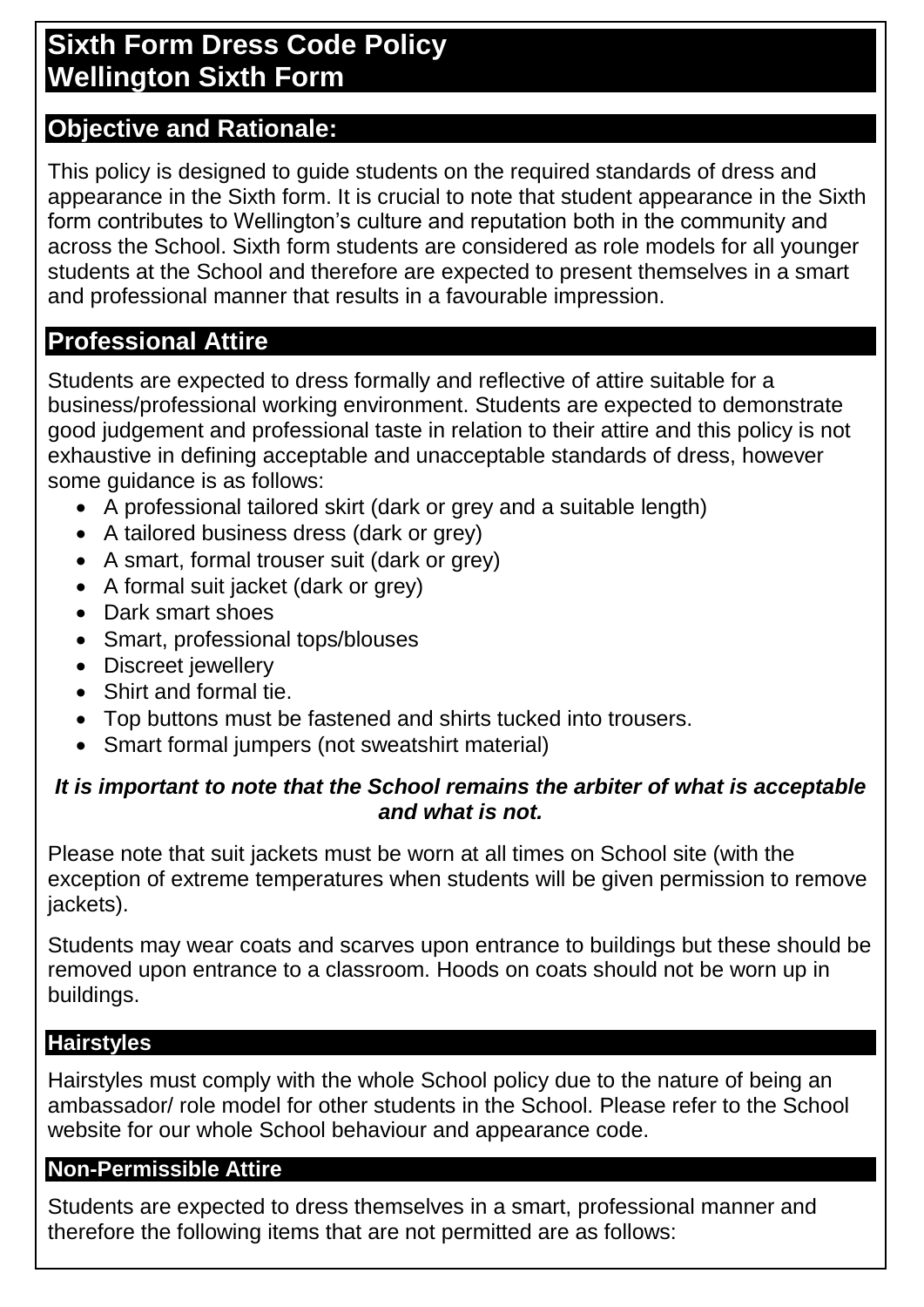- Trainers/ leisure footwear, flip flops or boots
- No excessive high heels
- Denim
- Shorts
- Visible tattoos/ facial piercings
- Tracksuits/sweatshirts/hoodies.
- Casual/ non-professional tops (t-shirts, vest tops, cropped tops, halter neck tops, strapless tops)

A student who is unsure of whether an item of clothing/attire is suitable should check in the first instance with his or her form tutor or with a member of the Sixth form staffing team.

Any student wearing unacceptable attire will be referred to the Sixth form leadership team (Assistant Headteacher, Head of Sixth form or Assistant Head of Sixth form) where a warning will be issued. If a repeat breach of the appearance code occurs then students may be sent home to change their attire.

All students are expected to observe the dress code which has been designed to be an appropriate preparation for the world of work. Persistent disregard of the dress code requirements will be considered as a disciplinary issue

# **Sixth Form Behaviour Policy Wellington Sixth Form**

The following standards of behaviour and appearance outline the expected conduct and attitude of all sixth form students at Wellington School. It is important to acknowledge that compliance with the following requirements is compulsory and continual failure to meet these standards could jeopardise a student's place in the sixth form.

#### **Being a Role Model**

- First and foremost be respectful at all times to both your peers and staff. Our school community belongs to all of us and every individual, has the right to feel safe and comfortable in our community
- Be proactive and act accordingly if you see something is not right around school
- Use Social Media/Internet in a positive manner and not in a personal or destructive way
- To adhere to the Sixth Form Dress Code and whole school policy on hair styles.
- To behave in a responsible and co-operative manner. Students are expected to be mature and adult in their approach, maintaining standards and expectations at all times. A Wellington Sixth Former is not here to solely serve his or her interests but to be a positive role model to the rest of the school.
- Mobile phones / IPods are allowed for discreet use in designated Sixth Form areas or with the permission of a teacher in lesson for an appropriate reason, however, they should not be used or be visible around the school site. They MUST be switched off outside the Sixth Form area. If a student is using a mobile phone outside the sixth form area, it will be confiscated and only returned at the end of the School day.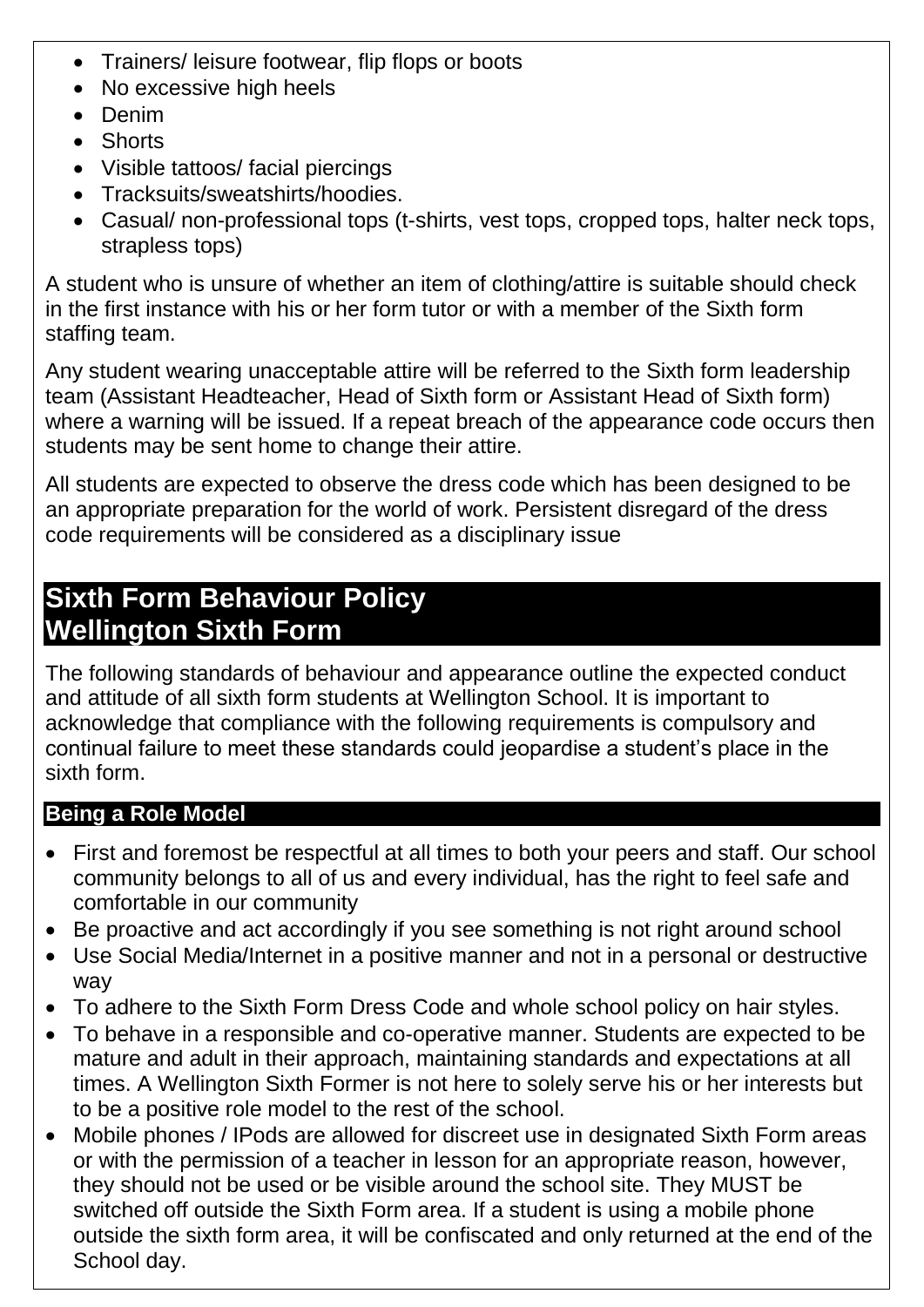#### **Whole School Commitment/Contribution**

- To commit fully to the school ethos and culture
- To take part in any year group based activity including the university visit. and work outside of School will not be accepted as a reason for failure to attend.
- To contribute to the whole school community during the year assisting staff and students when asked. All students should aim to contribute to the School community a minimum of three times during the academic year.
- To give freely of your time for the greater benefit of the school and our local community
- To fully take part in the personalised programme of enrichment.
- To organise a Professional Work Placement that is meaningful and relevant
- To ensure that school work takes priority over paid work

# **Sixth Form Studies**

- To complete all work on time, meet set deadlines and subject expectations.
- To bring all necessary equipment, including books, folders and stationery to all lessons and all Independent Study sessions.
- To act upon any teacher feedback given and utilise this in order to make required progress.
- To attend every timetabled lesson and Independent study session. Failure to do so will result in the student being asked to stay for an hour at the end of the same day to make up any time missed.
- It is the responsibility of the student to catch up on all work missed due to unavoidable absences and to arrive at the next lesson fully prepared, having caught up on missed work.
- To be punctual when arriving to both tutor sessions and subject lessons. Students should take any required folders from the common room to morning or afternoon tutor and then go straight to lessons rather than returning to the common room to collect their folders.
- Any student who is persistently late for either morning, afternoon registration or lessons will be asked to attend a formal interview and further action may be taken.

# **Sixth Form/School Facilities**

- To treat the school and sixth form environment with respect. This includes the care and appropriate use of all the sixth form facilities, common room and private study. The facilities are for everyone and you are responsible for ensuring they are kept to the expected standard. If found not to be the case, you could be excluded from the use of these facilities
- Common Room You must take responsibility for where you sit and eat, leaving it tidy and litter free. If found not to be doing this, you will be excluded from the use of the common room.
- Common Room- you are not permitted to bring in takeaway food to be consumed on School premises. All takeaway food should be eaten before returning to the School site.
- Common Room- your personal belongings and folders should be stored in your own cupboard section. Anything left out at the end of the School day will be placed in a storage container. Any content still in the container on Friday will be taken to lost property.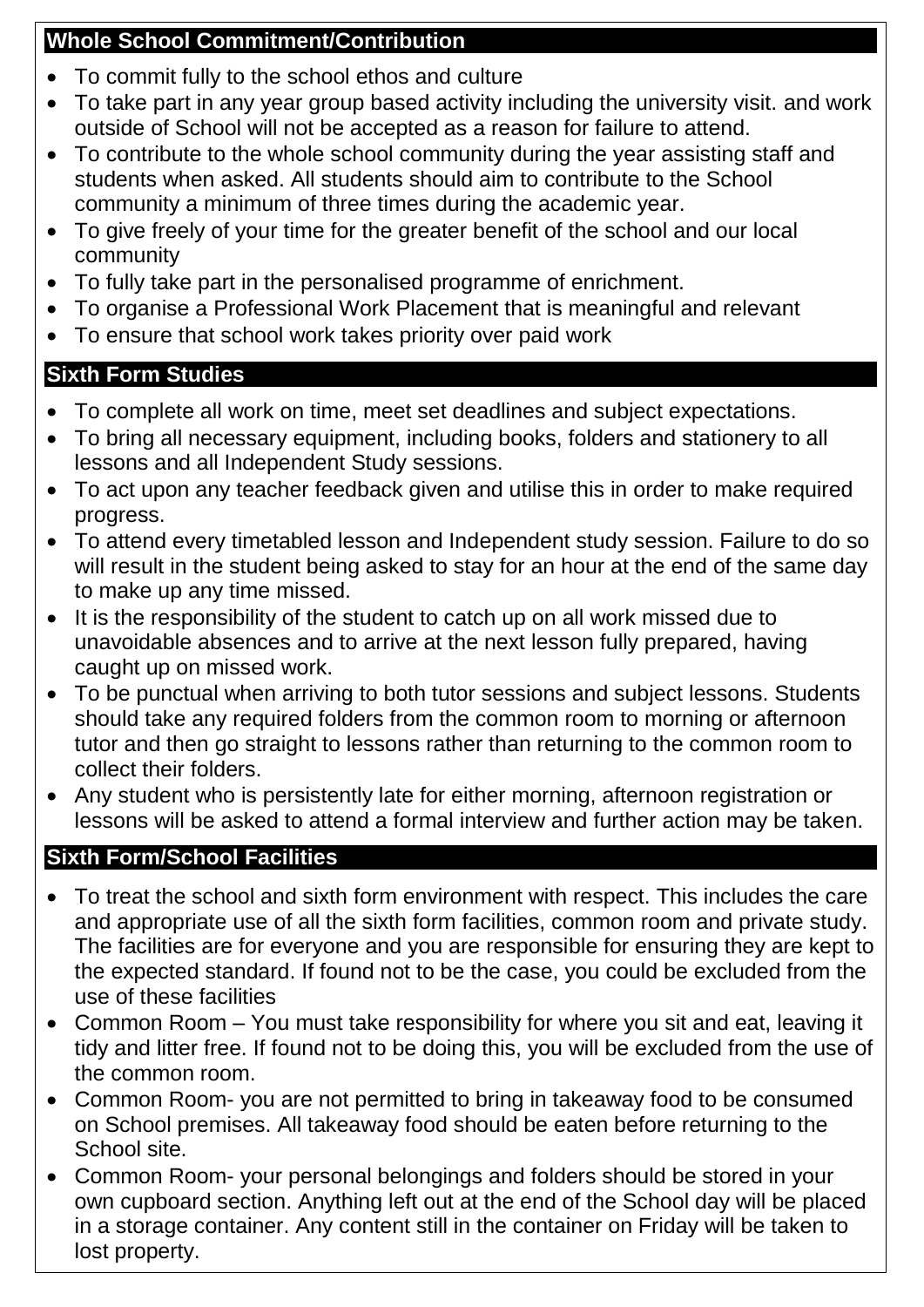#### **Directed Study**

- To attend all timetabled private study sessions and to use this time effectively. As stated above any missed sessions will result in the requirement for the student to stay for an hour after School, the same day. Paid work outside of School will not be accepted as reason for failure to make up this time.
- To adhere to the conditions of working in the directed study suite, respecting the rights of others to have a silent study space.
- To complete all directed study tasks set by departments and hand these in for additional feedback.
- No eating or drinking in the directed study area.

# **Sixth Form Attendance & Punctuality Policy Wellington Sixth Form**

#### **Objective & Rationale**

Wellington School takes attendance in the sixth form extremely seriously and we acknowledge that high attendance plays an essential part in academic development for Post 16 students.

All A level courses are intensive and students cannot afford to miss valuable teaching and study time. Good attendance is regularly rewarded and acknowledged through a variety of mediums including raffles, vouchers and reward breakfasts.

It is crucial to note that not only does an exemplary record of attendance contribute to academic excellence but it is also indicative of the character of an individual. A high attendance record can demonstrate that a student is dedicated, well-motivated and takes their responsibilities seriously. Attendance records are also heavily considered when applying to higher education establishments, apprenticeships or employment.

In addition to timetabled lessons, students also have allocated periods of non-contact time for directed study. Students must report to the sixth form directed study area during these periods. It is also a compulsory part of sixth form life to attend tutor time each morning and afternoon and enrichment activities on a Wednesday afternoon.

Sixth form students should strive to achieve consistently good attendance as poor attendance will affect academic attainment and their wider experience of life in the sixth form community. Students should therefore aim for **at least 96% attendance for the year. Unless there are exceptional circumstances, any student that continually falls below this mark of attendance may jeopardise their place in the sixth form at Wellington.** 

Students must attend and be punctual for tutor time each morning from 8.30-8.50 and afternoon from 2.00-2.05. Attendance at these sessions and enrichment activities are compulsory and poor punctuality will not be tolerated. **If any given lesson, tutor session, enrichment activity or private study period is missed without prior permission then the student will be expected to make up the time after School either with the class teacher or in the directed study suite.** Commitments to an outside paid job will not be accepted as an excuse not to make up this time.

Medical and dental appointments should be minimal and avoided where possible. If they are unavoidable then you must contact the School to make us aware of this.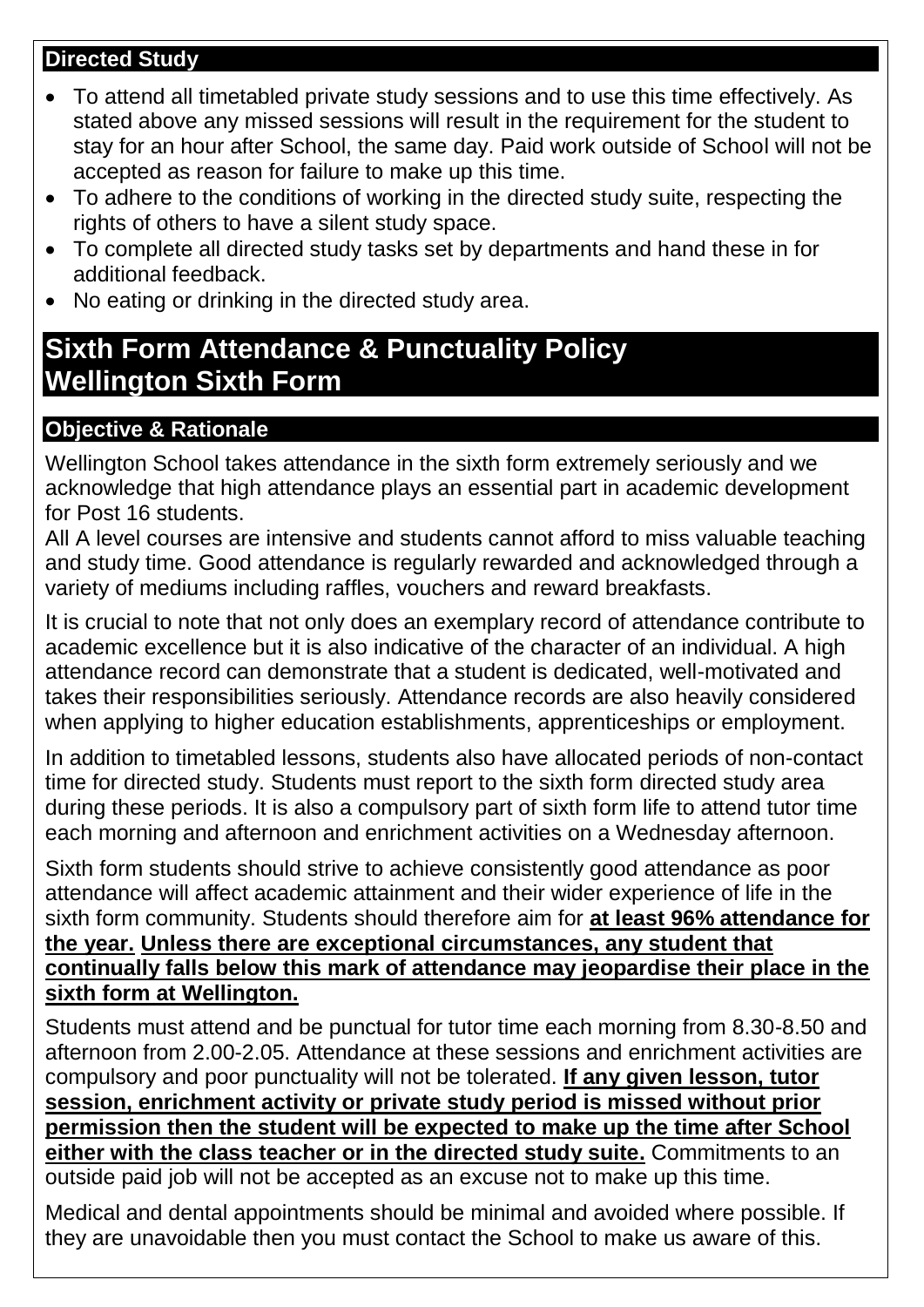#### **Transition from Year 12 to Year 13**

Due to the demanding nature of the new A Level courses, the transition from Year 12 to Year 13 is not guaranteed. Not only must students achieve as close to their target grade as possible at each assessment point, they must also have maintained a good record of attendance. We encourage parents/carers to take an active interest in ensuring students attend school regularly and punctually. Parents will be informed termly of attendance and punctuality and will be made aware when a problem arises.

#### **Friday 5**

During Year 13, some students that meet the required criteria will be allowed to leave the School site at lunch time on a Friday and will have no lessons during the afternoon.

Part of this reward criteria will be100% attendance to all lessons, enrichment and directed study sessions during the course of this week. If a student misses these sessions due to any reason (including medical/dental appointments) they need to make up this time on a Friday afternoon, in addition to catching up with the work on the same day that it is missed. Negative referrals gained in the week will also cause the loss of Friday 5 privilege.

#### **Unavoidable Absence**

If, on occasion, the absence of a student is unavoidable then School should be contacted by a parent, carer or guardian on the first and each subsequent day of absence (or where part of a day is to be missed) and before 9.30am. This can be done by telephone (0161 928 4157 and then press '2' for sixth form where you will be able to leave a voicemail message directly with Mrs Wilson), email to [admin@wellington.trafford.sch.uk](mailto:admin@wellington.trafford.sch.uk) or by letter to Mrs Wilson or your son's/daughter's form tutor.

It is also crucial that a note signed by a parent/guardian is then brought in by the student upon their return to School. This should be given to the tutor and will then be kept in the students' folders as evidence of absence. If you fail to make the School aware of the reason for the absence this will be recorded as unauthorised. Upon returning to School it is the **student's responsibility** to catch up with all work missed.

If a student has to isolate then they would be expected to attend online learning and lessons as directed

#### **Authorised absence**

Only schools can authorise a student's absence, following guidelines set out by the Local Authority and the Department for Education. There are very few reasons why absence may be authorised and they include:

- Sickness that requires the student to stay off (continued medical issues will require evidence to be provided where frequent absences become a concern e.g. a GP's note).
- Days of religious observance
- Exceptional family circumstances, e.g. bereavement
- Medical appointment (but only for the duration of the appointment).
- Authorisation will be given for up to three university visits per academic year

#### **Unauthorised absence**

This is when a pupil is absent from school without the authority of the school. It's also called truancy.